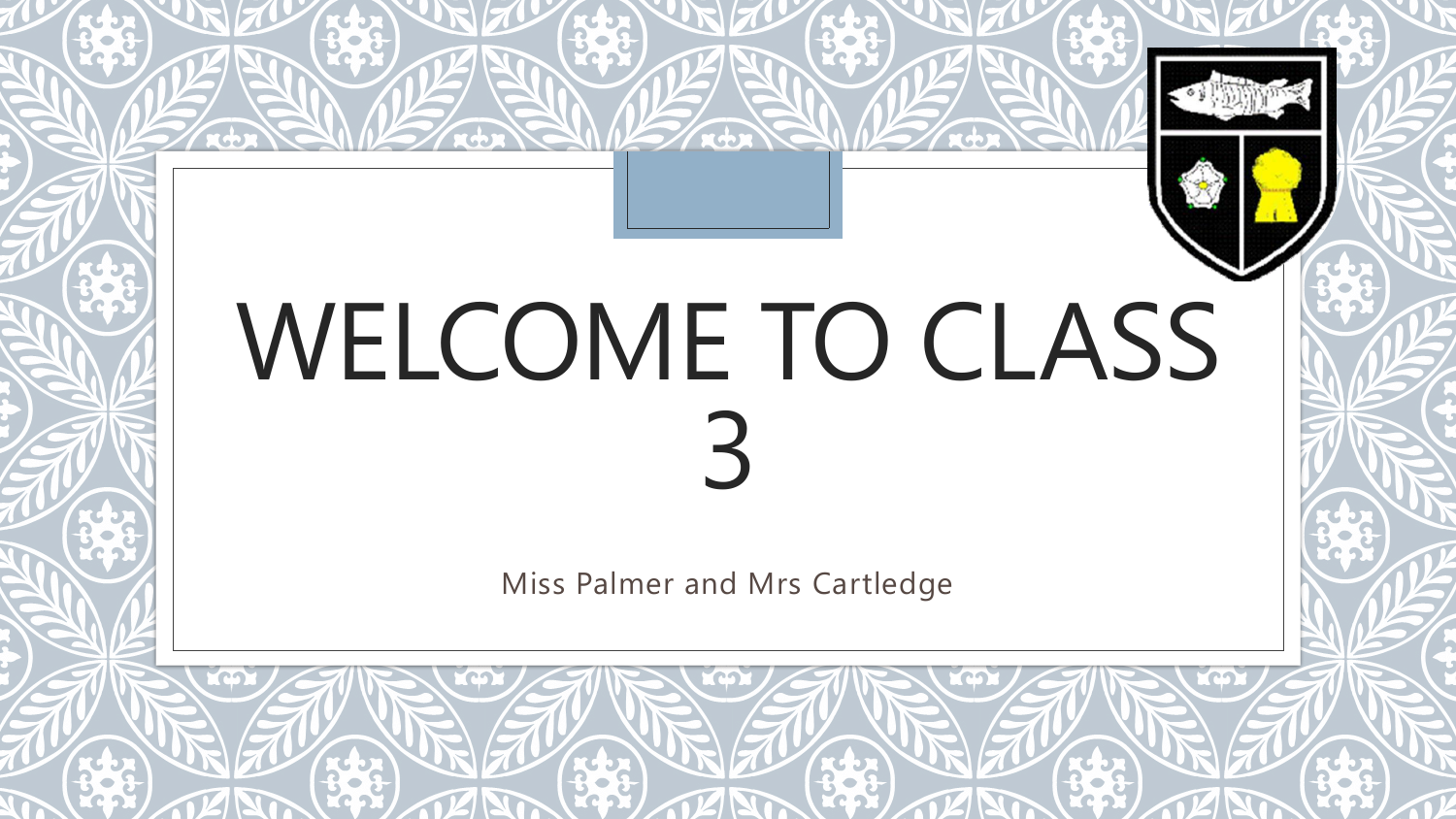Class 3 Welcome Meeting oClass Timetable (who, what, when) oClass 3 expectations

oClass dojos

oTopics for the year

oAssessment

oHomework

oQuestions

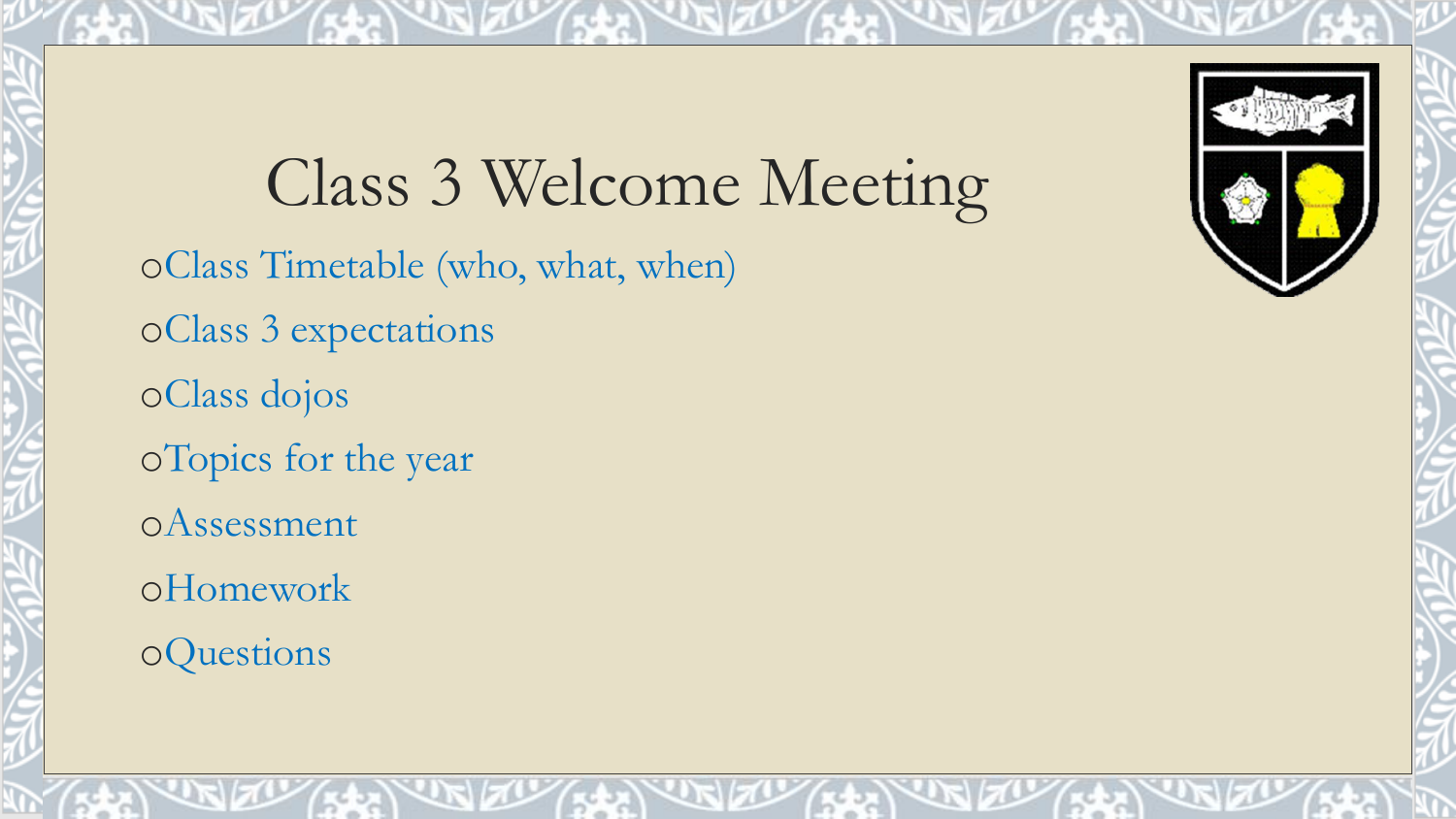### Class 3 Timetable





#### Remember:

- Planner
- Reading Book
- ◆ PE kit
- Water Bottle
- \* Inhaler (if needed)
- Pencil Case (Optional)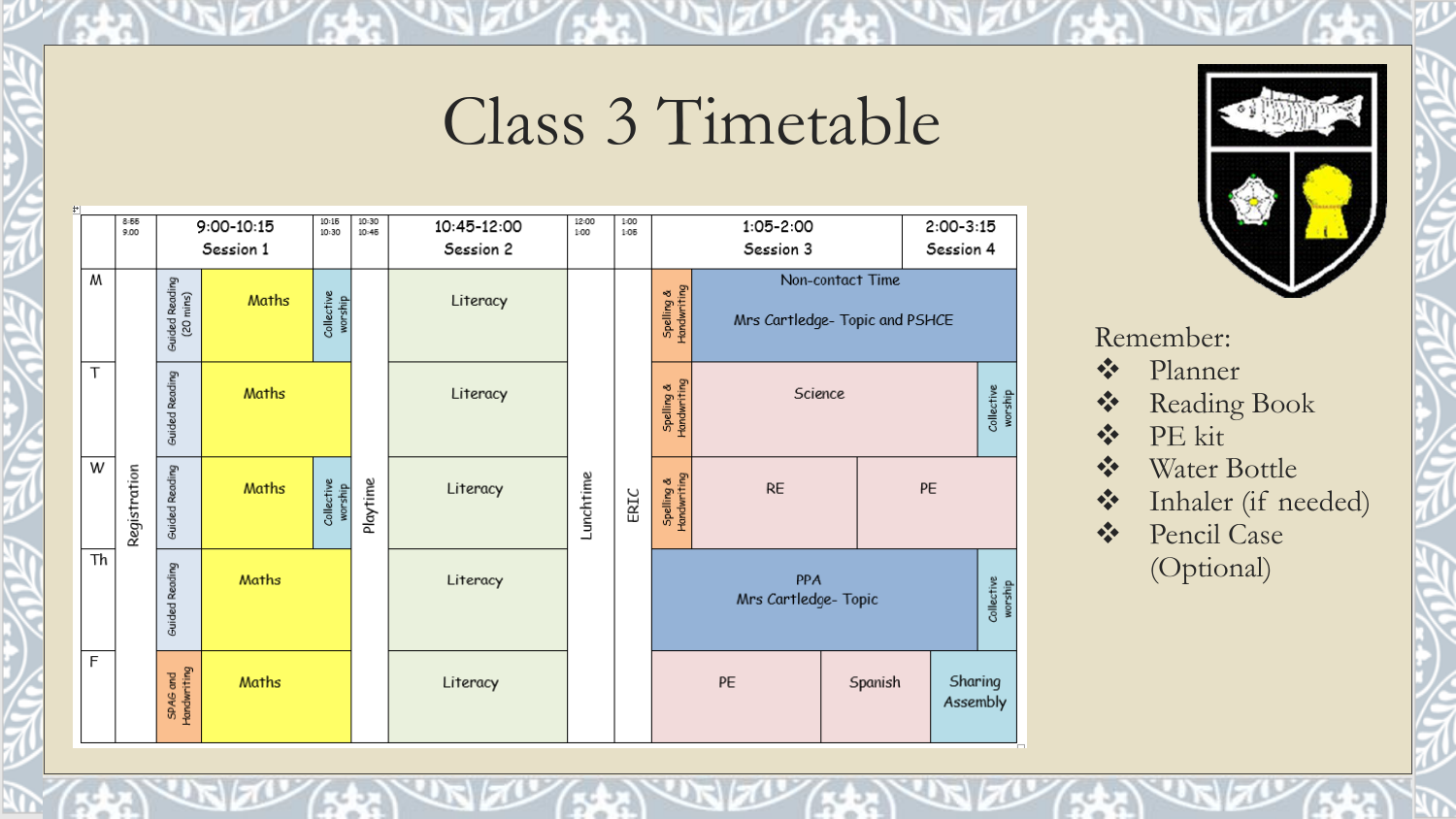### Class 3 expectations

- Follow whole school rules and class rules ◦Appropriate working noise ◦ Remaining seated ◦ Toilets at break and lunch time ◦Independence
- Handwriting and presentation (Pen Licenses)
- ◦Always give a task 100%

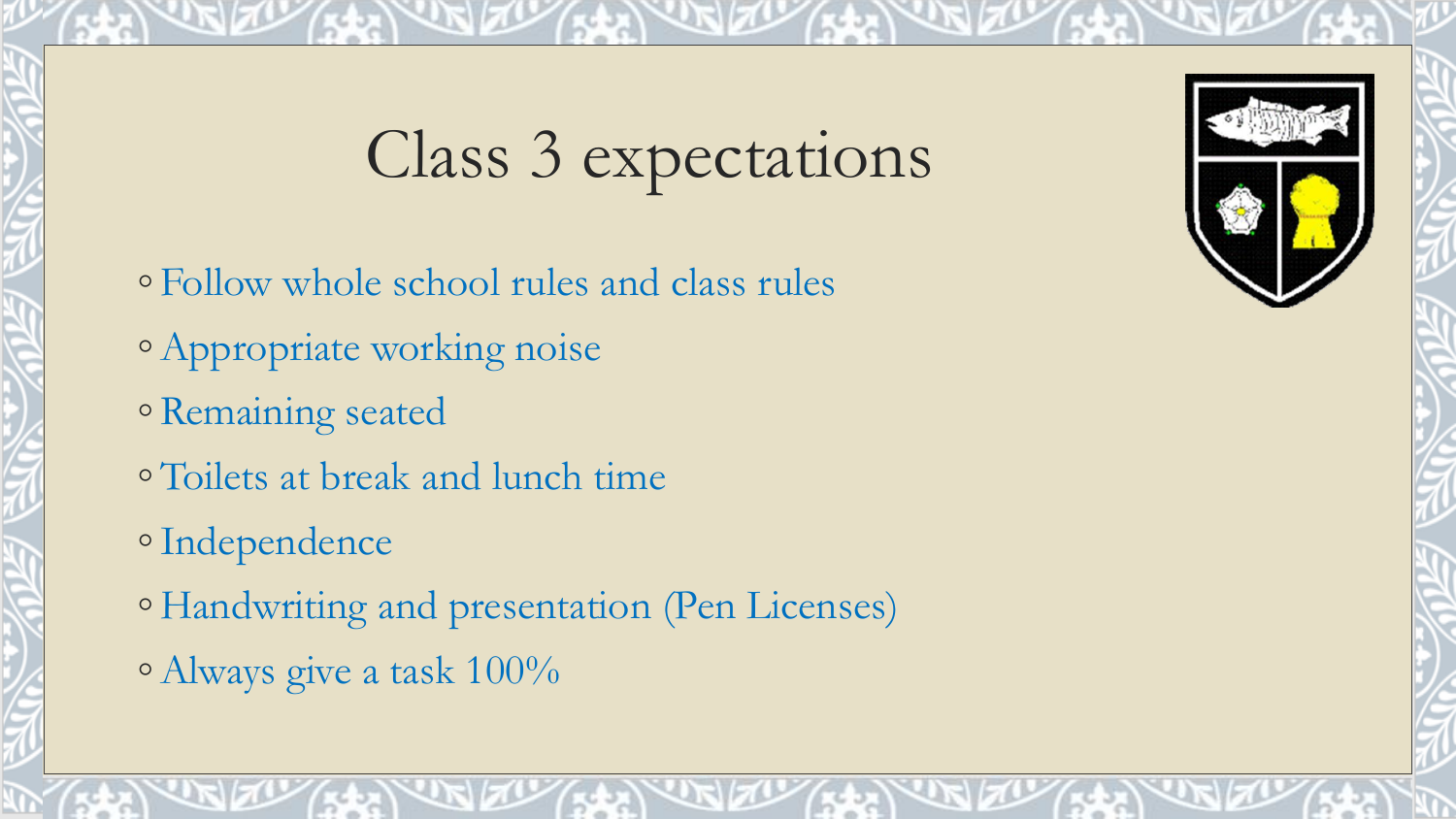### Class Dojos

- Whole school behaviour policy that focuses on the positives!
- Green dojos- awarded for positive behaviour. 100 dojos= 5 minutes golden time.
- Red dojos are sanctions. Red dojos are cleared at the end of the day so that children have a fresh start the following morning.

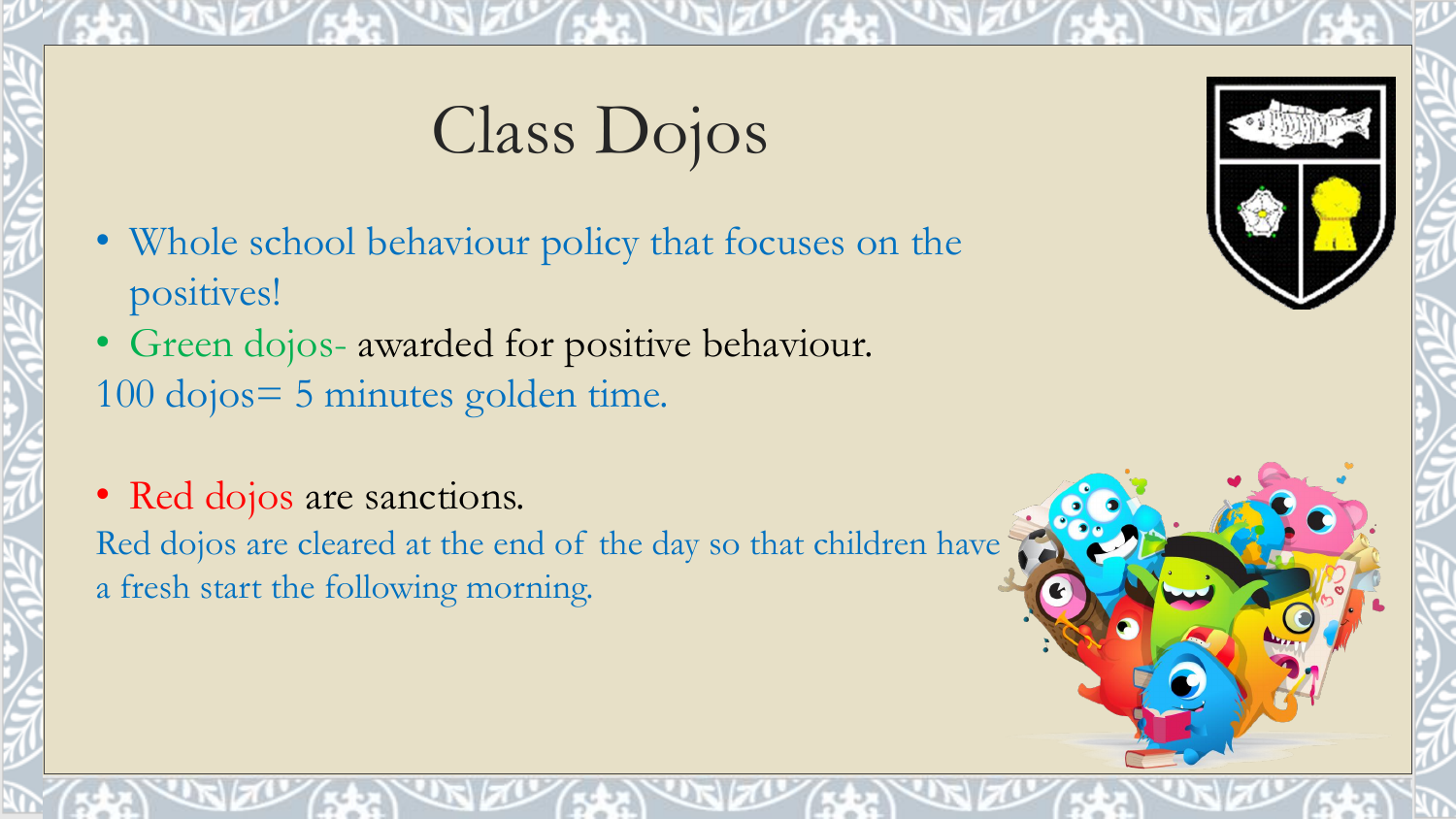### Topics

**Autumn: Along the Amazon Spring: Buried Treasure Summer: Lights, Camera, Action** 

Four year cycle to ensure coverage of the whole National Curriculum

- Cross curricular approach
- Engaging and exciting!
- Visitors and trips:
- Go Ape (Dalby Forest)- 26<sup>th</sup> September
- Dancing workshops

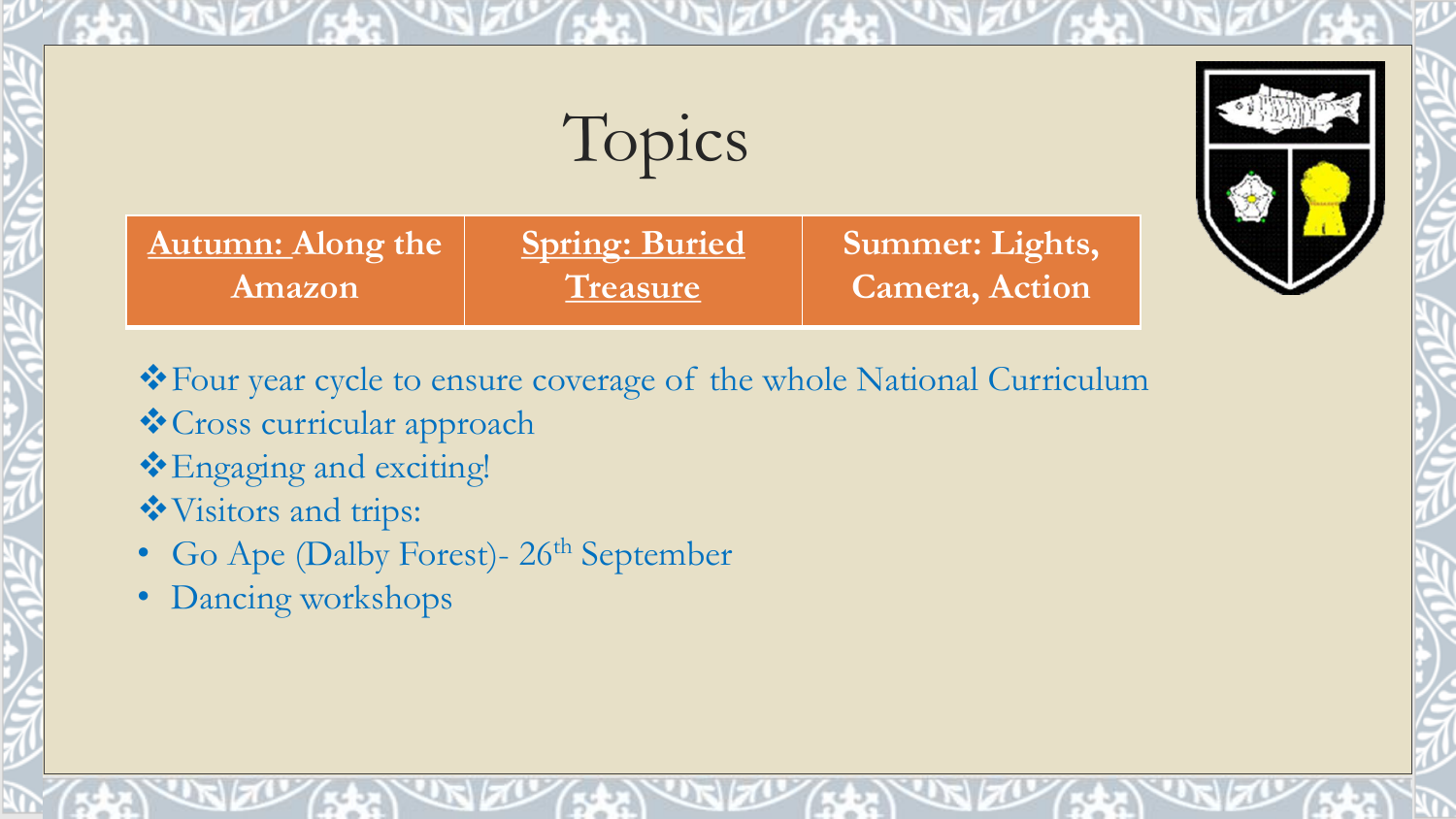### Assessment

#### **Recording progress:**



**T/T+** (working towards the expected standard)

**E/E+** (working at the expected standard)

**D/D+** (working at greater depth within the expected standard)

o In Year 3 and 4, children do not sit statutory texts (SATs) therefore their work will be assessed by the class teacher.

o Judgements on your child's progress are based on a variety of assessment methods o How to achieve expected?

o Assessment cards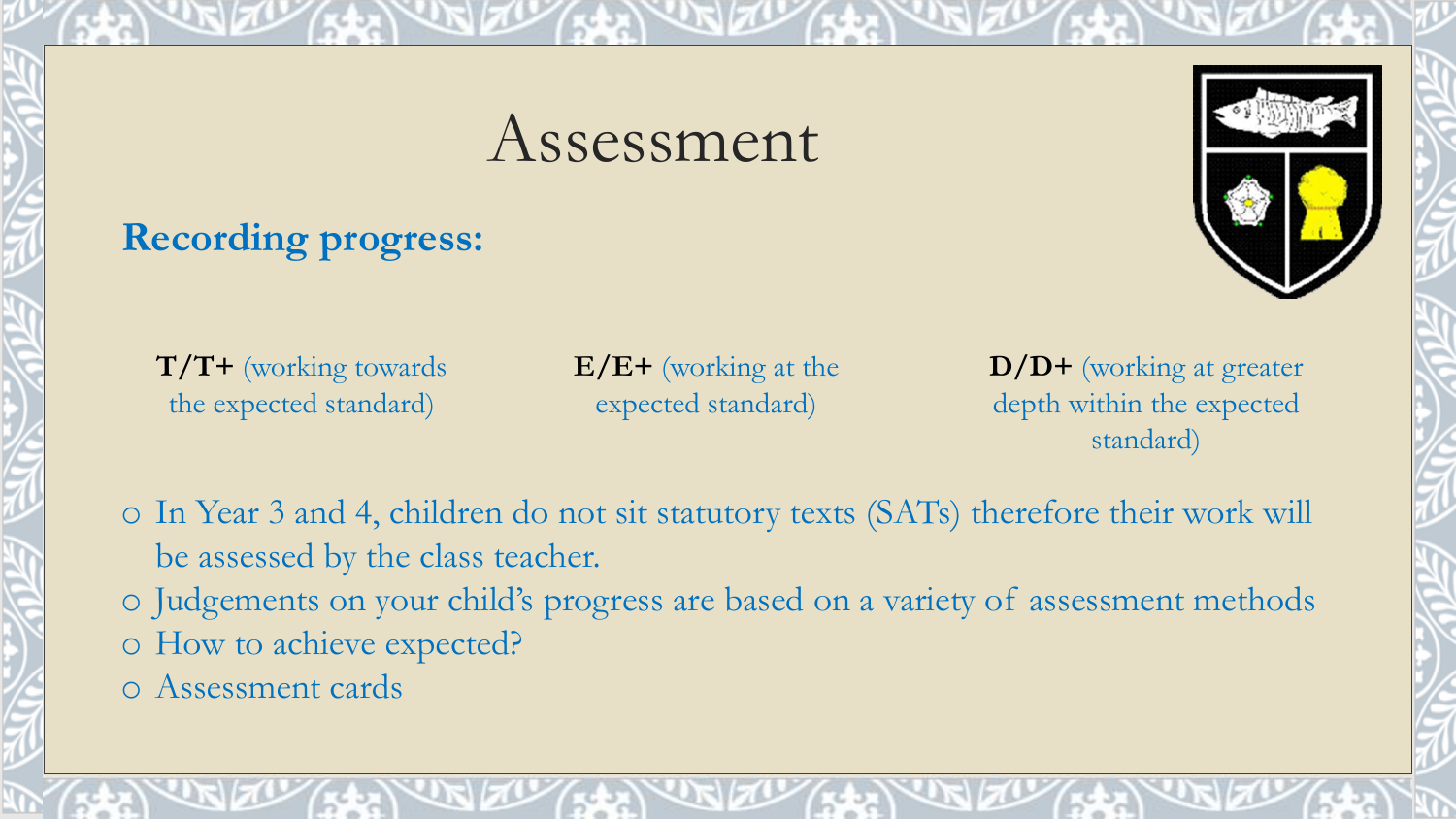### Working Together

#### Daily reading

- 5 minutes each day.
- Word reading- comprehension.

#### Spellings

- Year 3 half of the list. Year 4 all of the spelling list. (Handouts)
- Spelling patterns and rules

#### Maths

- oTimes table facts.
- oMathletics and reading journal homework.



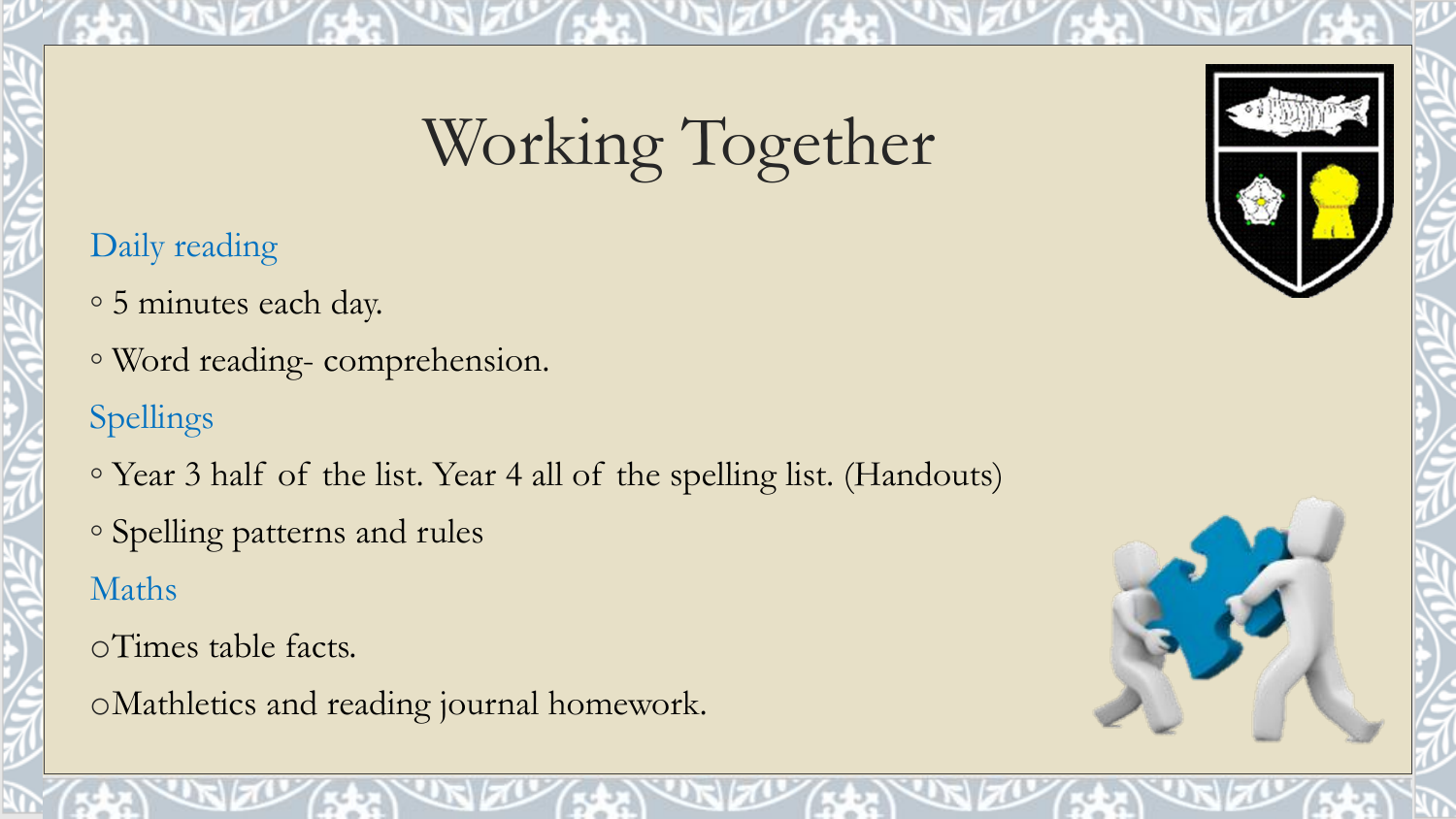## Working Together



#### Planners

◦ Recording reading, spellings, communication between parents and signed by class teacher.

#### Contacting myself

◦ Phone, after school or by notes in planners.

#### Class 3 Plee!

If you feel you have any time, skill, interest or experience you could share with school, we would be delighted to work with you!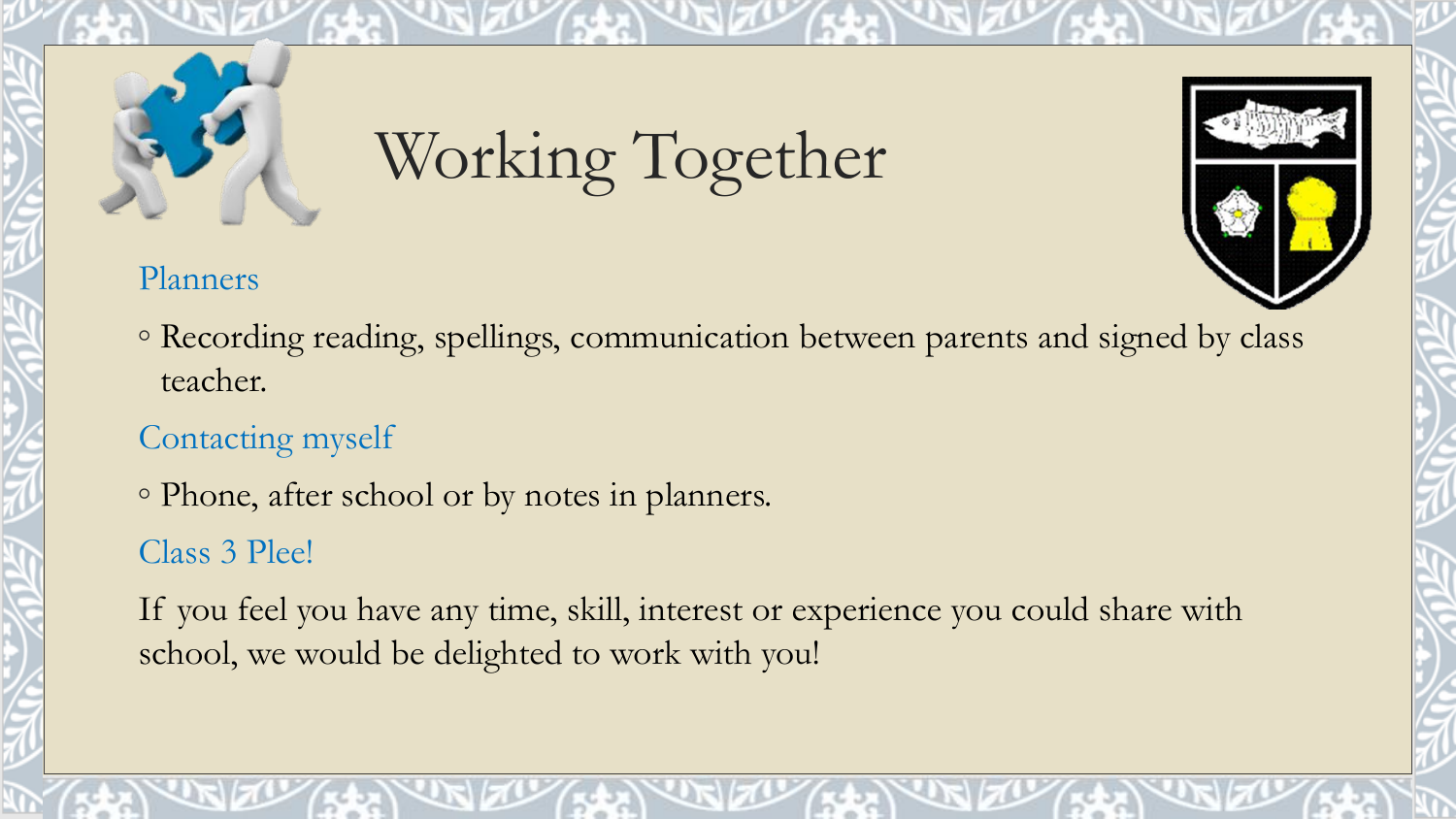### Thank you for listening

### ◦Questions